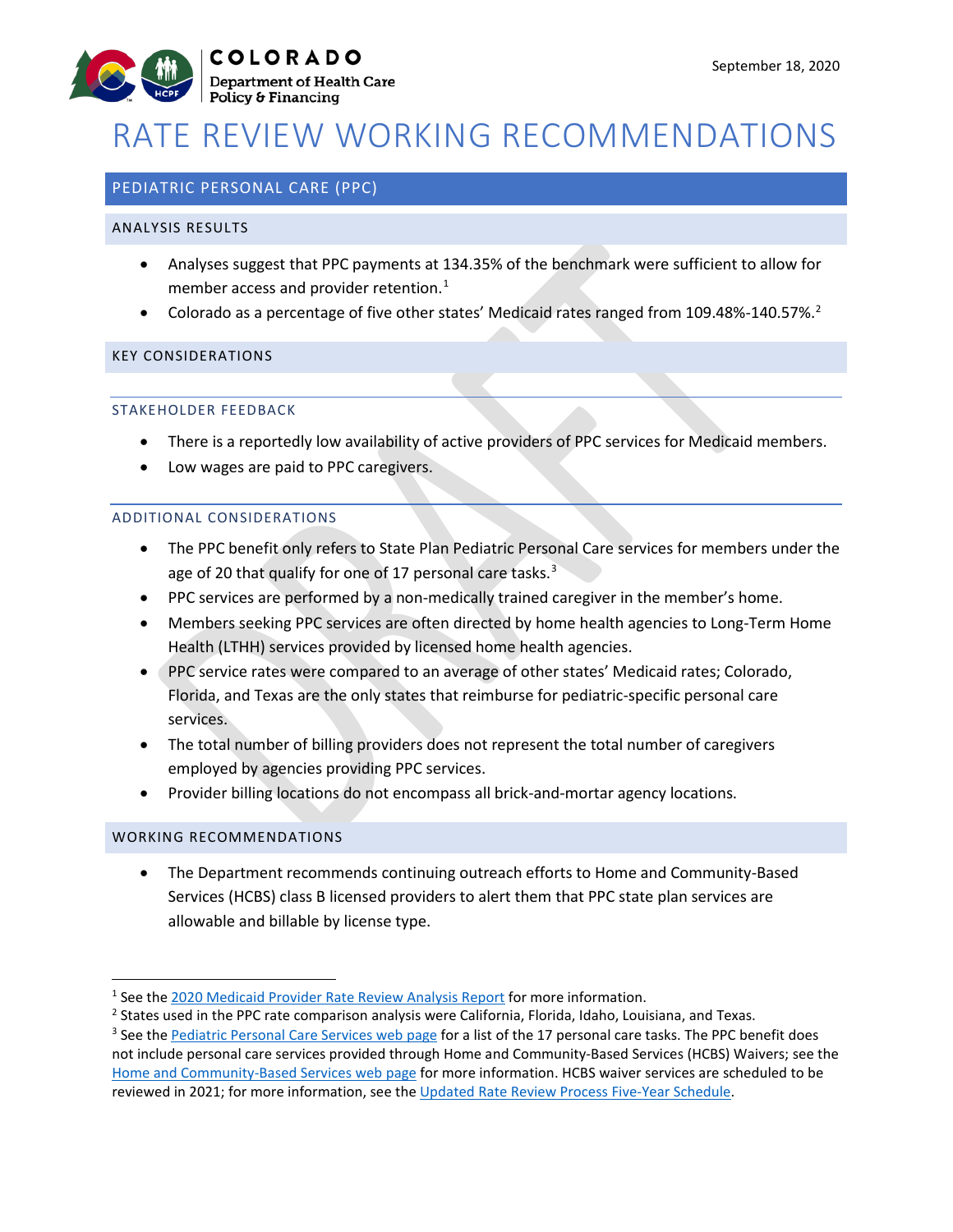# HOME HEALTH

#### ANALYSIS RESULTS

- Analyses suggest home health payments at 101.72% of the benchmark were sufficient to allow for member access and provider retention.[4](#page-1-0)
- The individual rate ratios were 76.04%-348.53% of the benchmark.

#### KEY CONSIDERATIONS

#### STAKEHOLDER FEEDBACK

- If more home health caregivers were available, more members could leave the hospital setting earlier.
- The home health fixed rate does not have a minimum requirement for services.
- Agencies are having difficulty hiring caregivers; providers suggest the current rate is the reason.
- Aligning with Medicare is insufficient due to the short-term nature of Medicare Home Health services.
- Rates should be set at 90% of the Medicare Low Utilization Payment Adjustment (LUPA) rates for home health services.
- Electronic Visit Verification (EVV) requirements will discourage smaller providers from delivering Home Health services.

## ADDITIONAL CONSIDERATIONS

- Unit values vary from state-to-state; Colorado visits are either one hour or two and a half hours per visit, compared to other states that reimbursed based on various unit values (e.g., 15 minute increments, untimed visits, etc.).
- Colorado is one of four states<sup>[5](#page-1-1)</sup> with both a home health basic and extended rate.
	- o The rate comparison shows that Colorado Medicaid pays \$38.12 for the home health basic rate, which is for the initial one-hour visit; this rate is 76.04% of the benchmark average.
	- o Colorado Medicaid balances out the lower basic rate with additional reimbursement for visits lasting more than one-hour with the home health extended rate, which pays an additional \$11.39 for each extended unit of 15-30 minutes; this rate is 348.53% of the benchmark.<sup>[6](#page-1-2)</sup>

<span id="page-1-0"></span> <sup>4</sup> See the [2020 Medicaid Provider Rate Review Analysis Report](https://www.colorado.gov/pacific/sites/default/files/2020%20Medicaid%20Provider%20Rate%20Review%20Analysis%20Report.pdf) for more information.

<span id="page-1-1"></span><sup>&</sup>lt;sup>5</sup> Other states that include both basic and extended home health rates on their fee schedules are Louisiana, Nebraska, and Ohio.

<span id="page-1-2"></span><sup>6</sup> This payment methodology suggests Colorado Medicaid reimburses more accurately based on the length of the visit, compared to other states that only pay a basic rate for a visit of any length.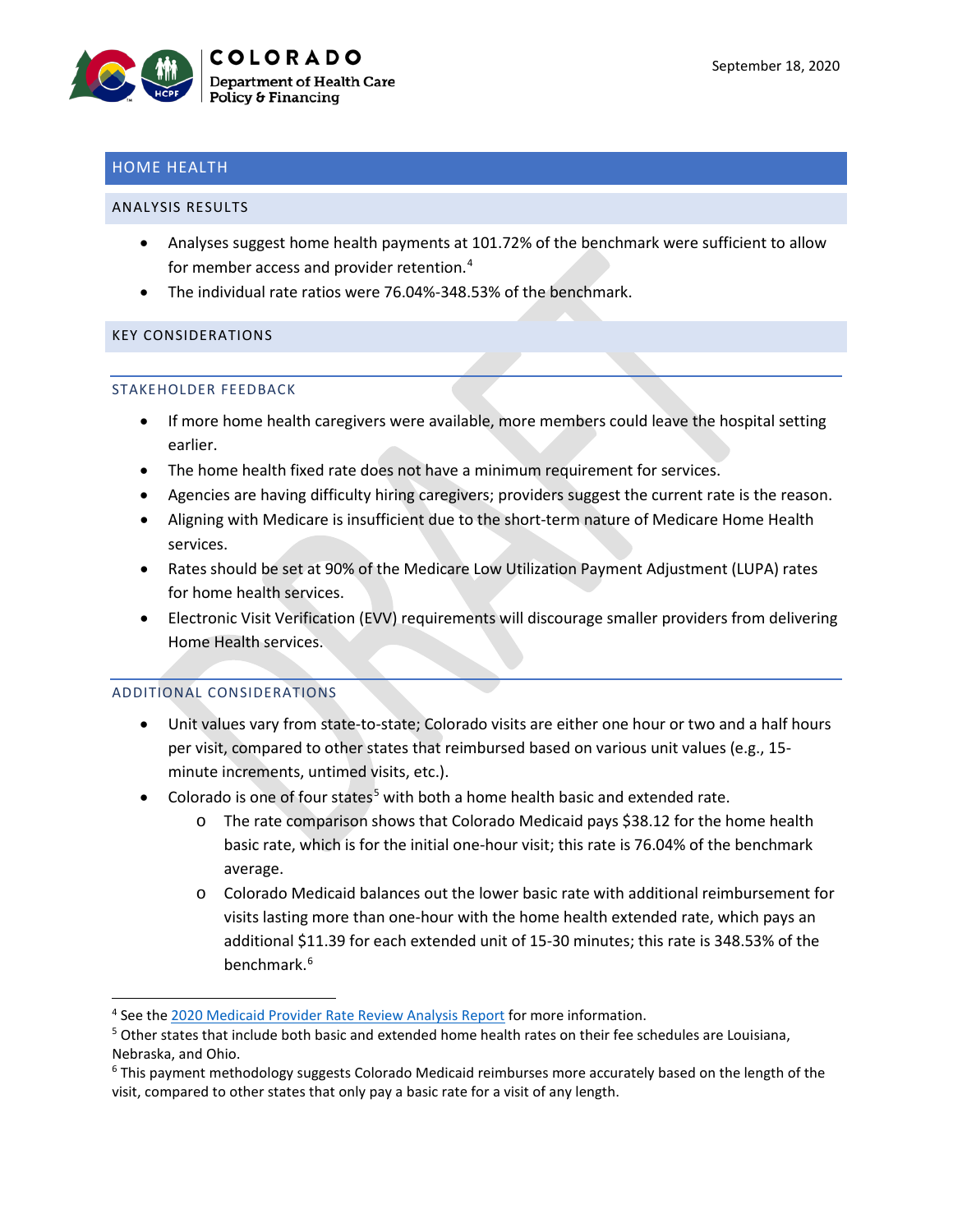

- **COLORADO Department of Health Care**
- A previous assessment by the Department concluded that LUPA is not an appropriate comparator for home health rates due to differences in client eligibility, utilizer characteristics, and unit designations.<sup>[7](#page-2-0)</sup>
- The Joint Budget Committee (JBC) allocated funding to the Department to bring rates to 30% of Medicare LUPA, stating that funding would be provided in the following two years to bring rates to 60% and then 90% of Medicare LUPA rates. However, the Department only received funding for the first year.
- EVV is a federal requirement; the Department has worked closely with stakeholders to ensure the option of a state system that meets the needs of providers and members, while also complying to the requirements established by the Centers for Medicare and Medicaid (CMS).
- EVV is now live; EVV will be tied to claims starting in January 2021 and data will be available for future years of review. It should be noted that there will be a live-in caregiver exemption, which may limit the data the Department receives from EVV.
- The Department received information that some home health agencies merged with other agencies, which led to a perceived decrease in active providers, but did not have an impact on the actual number of agencies providing home health services; therefore, access was not negatively impacted.
- Total number of billing providers does not represent the total number of caregivers employed by home health agencies.
- Provider billing locations do not encompass all brick-and-mortar agency locations.
- Home health services received 1% across-the-board (ATB) rate increases in July 2018 and July 2019.
- In 2017, the following home health services received a Targeted Rate Increase (TRI) of 6.01- 6.02%:
	- o Registered Nurse (RN)
	- o Occupational Therapy
	- o Physical Therapy
	- o Speech Therapy

- The Department recommends further evaluating whether initiating a rate setting project to create more equity across similar services would be beneficial (e.g., consider home health speech therapy rates and outpatient speech therapy rates).
- The Department recommends further evaluating the development, implementation, and operationalizing minimum duration requirement(s) for home health visits.

<span id="page-2-0"></span><sup>&</sup>lt;sup>7</sup> See page 14-15 of th[e 2016 Medicaid Provider Rate Review Recommendation Report](https://www.colorado.gov/pacific/sites/default/files/2016%20Medicaid%20Provider%20Rate%20Review%20Recommendation%20Report_0.pdf) for more information.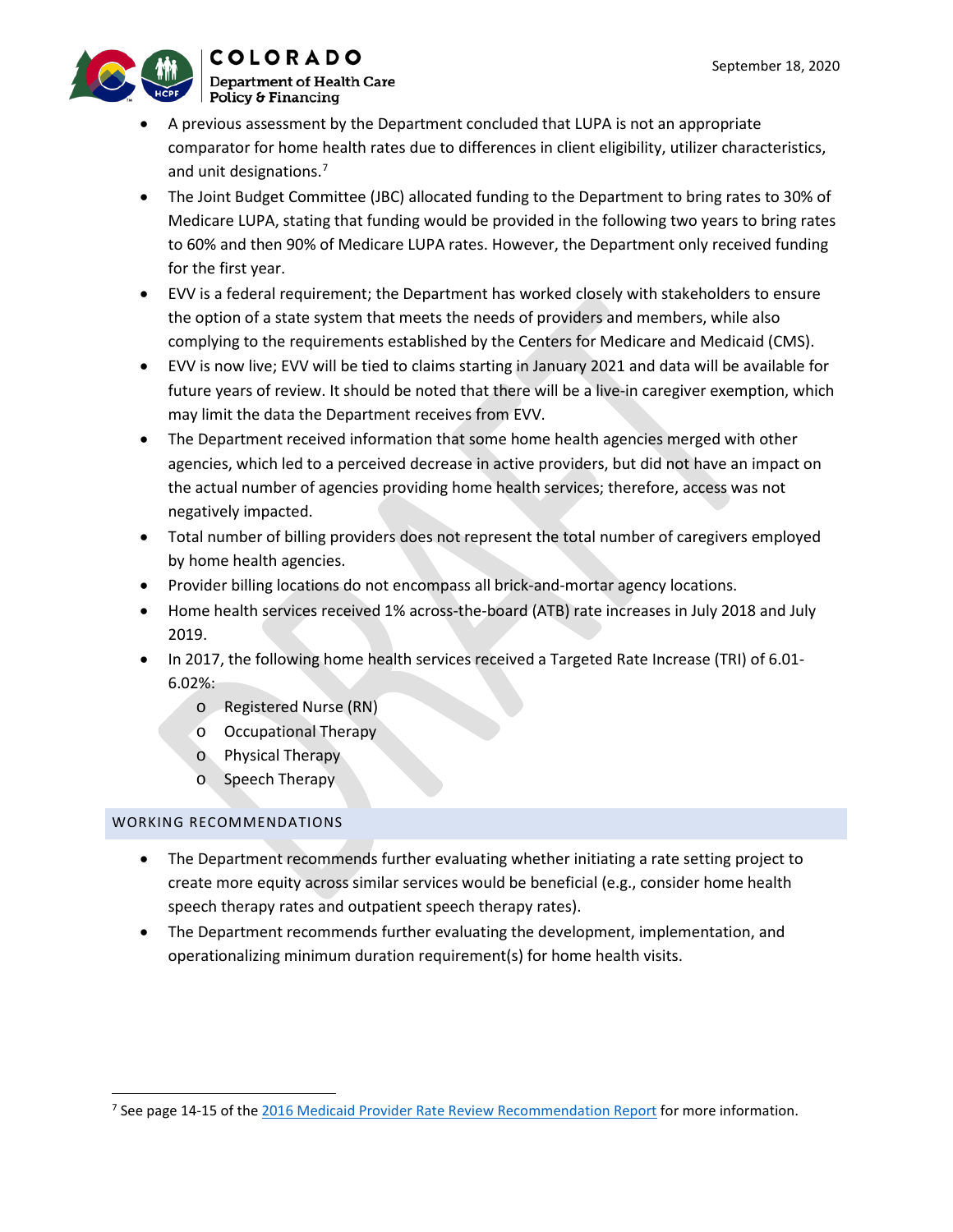

# PRIVATE DUTY NURSING (PDN)

- Analyses suggest that PDN service payments at 98.15% of the benchmark were sufficient to allow for member access and provider retention.<sup>[8](#page-3-0)</sup>
- Individual rate ratios ranged from 74.08%-102.03% of the benchmark.

## KEY CONSIDERATIONS

#### STAKEHOLDER FEEDBACK

- Licensed Practical Nurse (LPN) rates are too low to be competitive; concerns were raised regarding untapped potential in recruiting LPNs for PDN providers servicing Colorado Medicaid members.
- Data used in the rate comparison was outdated.

# ADDITIONAL CONSIDERATIONS

- Rate comparison data for the 2020 [Medicaid Provider Rate Review Analysis Report](https://www.colorado.gov/pacific/sites/default/files/2020%20Medicaid%20Provider%20Rate%20Review%20Analysis%20Report.pdf) uses claims information from FY 2018-19 to determine accurate utilization levels and estimate expenditures; however, data is repriced using the most recently available fee schedules (e.g., July 2019 or January 2020). [9](#page-3-1)
- LPN rate received a 7.24% TRI in 2017; data from before and after the TRI showed utilization was unaffected.
- The Department's rate setting process considers operational costs, which includes costs such as staff wages, benefits, rental and utility costs, etc. Cost reporting, which is not available to the Department, would further inform rate setting efforts; however, the Department has not been offered these reports.
- LPN rates for different settings, such as hospitals, are based on numerous factors including, but not limited to, job complexity and average patient load.
- Individually, the LPN rate is 96.98% of other states' average Medicaid rate and the RN rate is 102.03% of other states' average Medicaid rate.
- Unit values for PDN services in Colorado are based on one hour per unit, compared to other states that reimburse based on various unit values (e.g., 15-minute increments, untimed visits, etc.).
- Total number of billing providers does not represent the total number of caregivers employed by agencies providing PDN services.
- Provider billing locations do not encompass all brick-and-mortar agency locations.

<span id="page-3-0"></span> <sup>8</sup> See the [2020 Medicaid Provider Rate Review Analysis Report](https://www.colorado.gov/pacific/sites/default/files/2020%20Medicaid%20Provider%20Rate%20Review%20Analysis%20Report.pdf) for more information.

<span id="page-3-1"></span><sup>9</sup> See Appendix B of the [2020 Medicaid Provider Rate Review Analysis Report](https://www.colorado.gov/pacific/sites/default/files/2020%20Medicaid%20Provider%20Rate%20Review%20Analysis%20Report.pdf) for more information.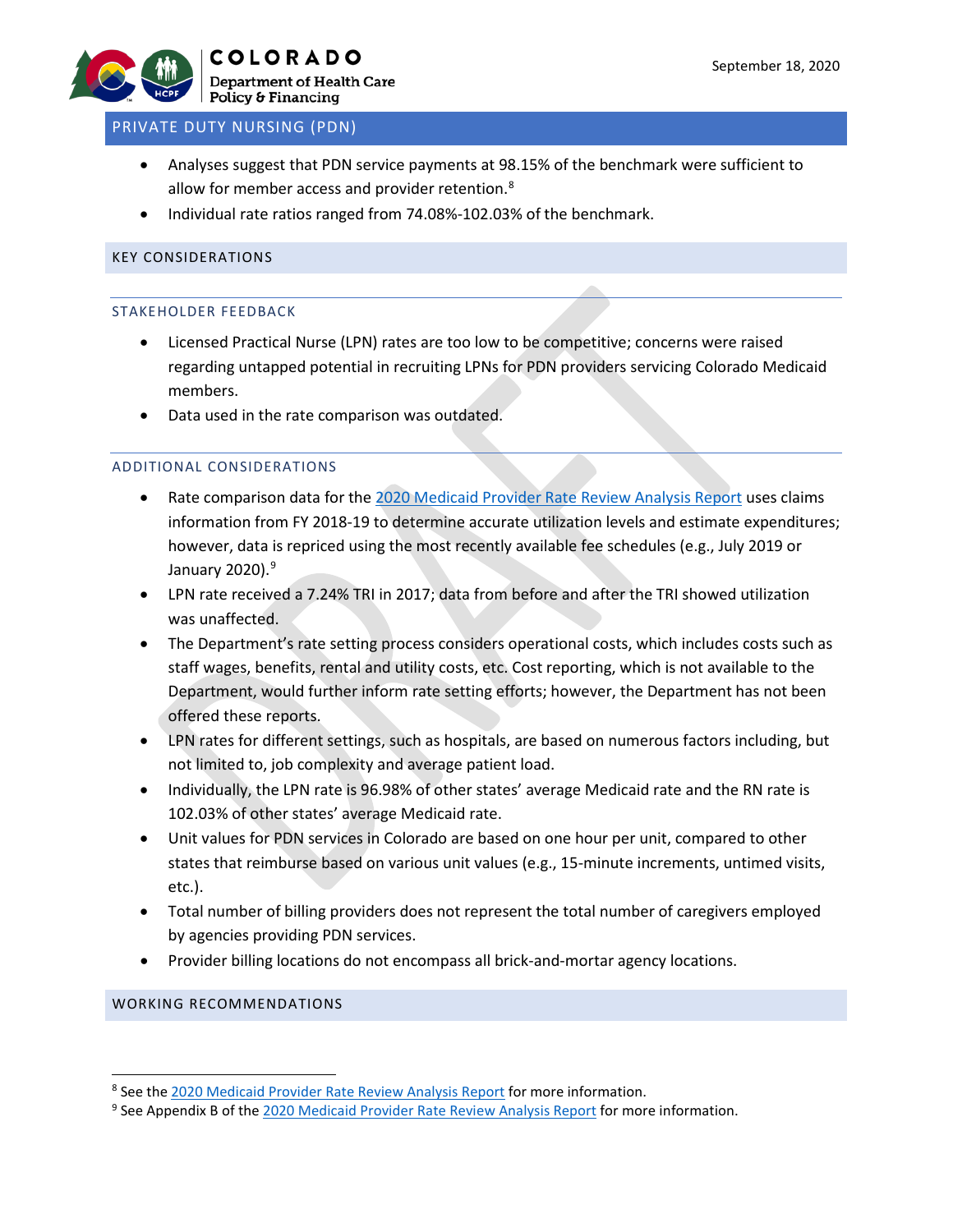

• The Department recommends further evaluating whether initiating a rate setting project to create more equity across similar services would be beneficial (e.g., consider home health RN/LPN rates and PDN RN/LPN rates).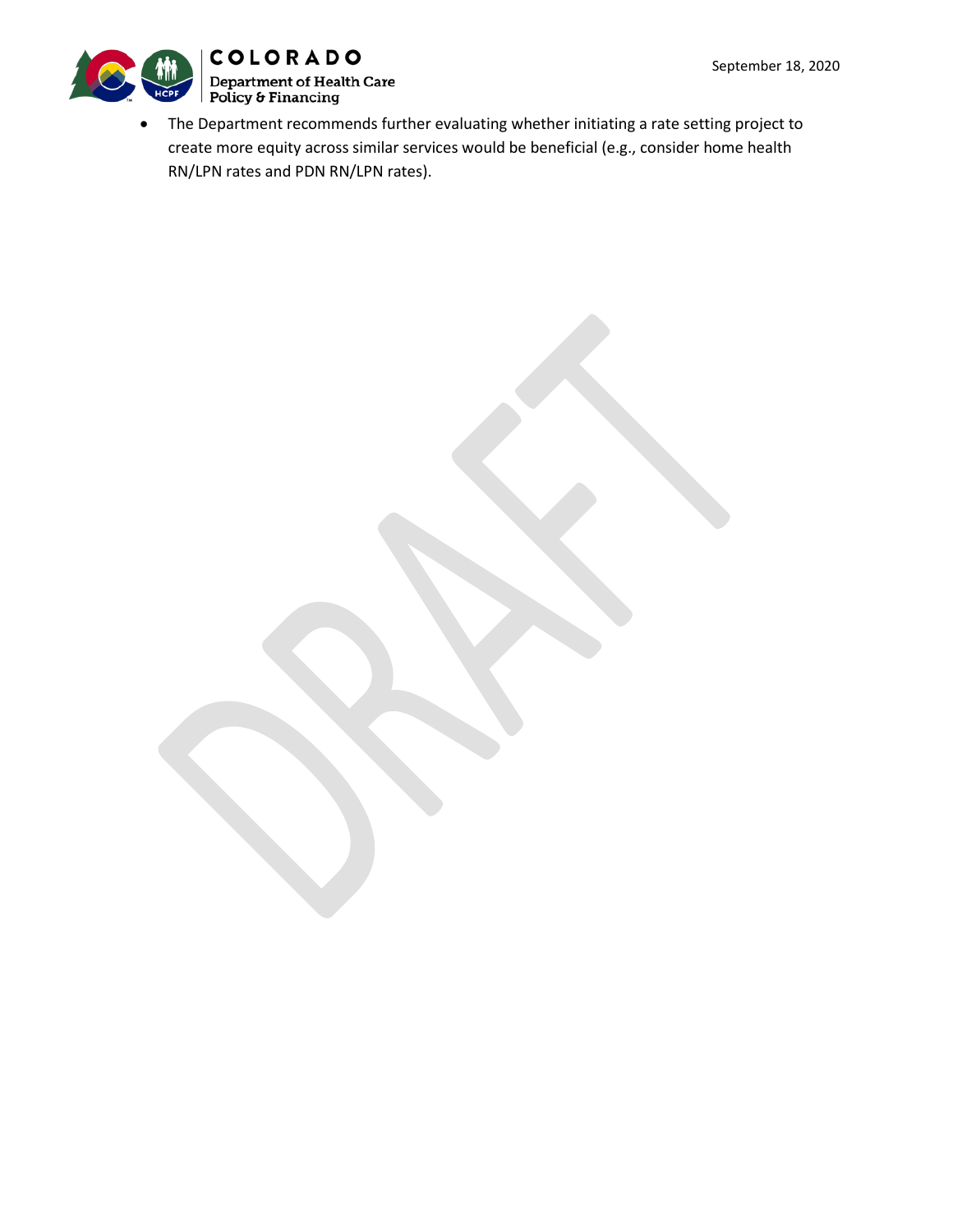# PEDIATRIC BEHAVIORAL THERAPY (PBT)

#### ANALYSIS RESULTS

- Analyses suggest that PBT payments at 92.90% of the benchmark were sufficient to allow for member access and provider retention.<sup>[10](#page-5-0)</sup>
- Individual PBT rate ratios ranged from 85.99%-94.31% of the benchmark.

#### KEY CONSIDERATIONS

#### STAKEHOLDER FEEDBACK

- The impact of transitioning PBT from a waiver service to an EPSDT service was a perceived rate cut for providers.
- The increased complexity of requirements for EPSDT providers is impacting provider retention.
- There is a disruption of services when members reach age 21 because they must transition from EPSDT services to waiver services.

#### ADDITIONAL CONSIDERATIONS

- The reimbursement rates for PBT services remained consistent in the transition from waiver to EPSDT services.
- There are currently 431 providers now rendering PBT services, compared to only 88 providers that were enrolled as Behavioral Services providers through the Children's Extensive Supports (CES) and Children with Autism (CWA) waivers.
- Colorado is currently the only state offering pediatric-specific rates for behavioral therapy.
- There are no additional requirements necessary for enrolled providers to provide EPSDT services.
- Prior Authorization Request (PAR) processes are similar across services that require PARs.
- Members should work with the Case Management Agency (CMA) to transition services when approaching 21 years of age.

- The Department recommends evaluating seeking federal approval to make PBT a State Plan benefit.
- The Department recommends continuing to support internal efforts to recruit and retain providers of PBT services and promote access to care.

<span id="page-5-0"></span><sup>&</sup>lt;sup>10</sup> See th[e 2020 Medicaid Provider Rate Review Analysis Report](https://www.colorado.gov/pacific/sites/default/files/2020%20Medicaid%20Provider%20Rate%20Review%20Analysis%20Report.pdf) for more information.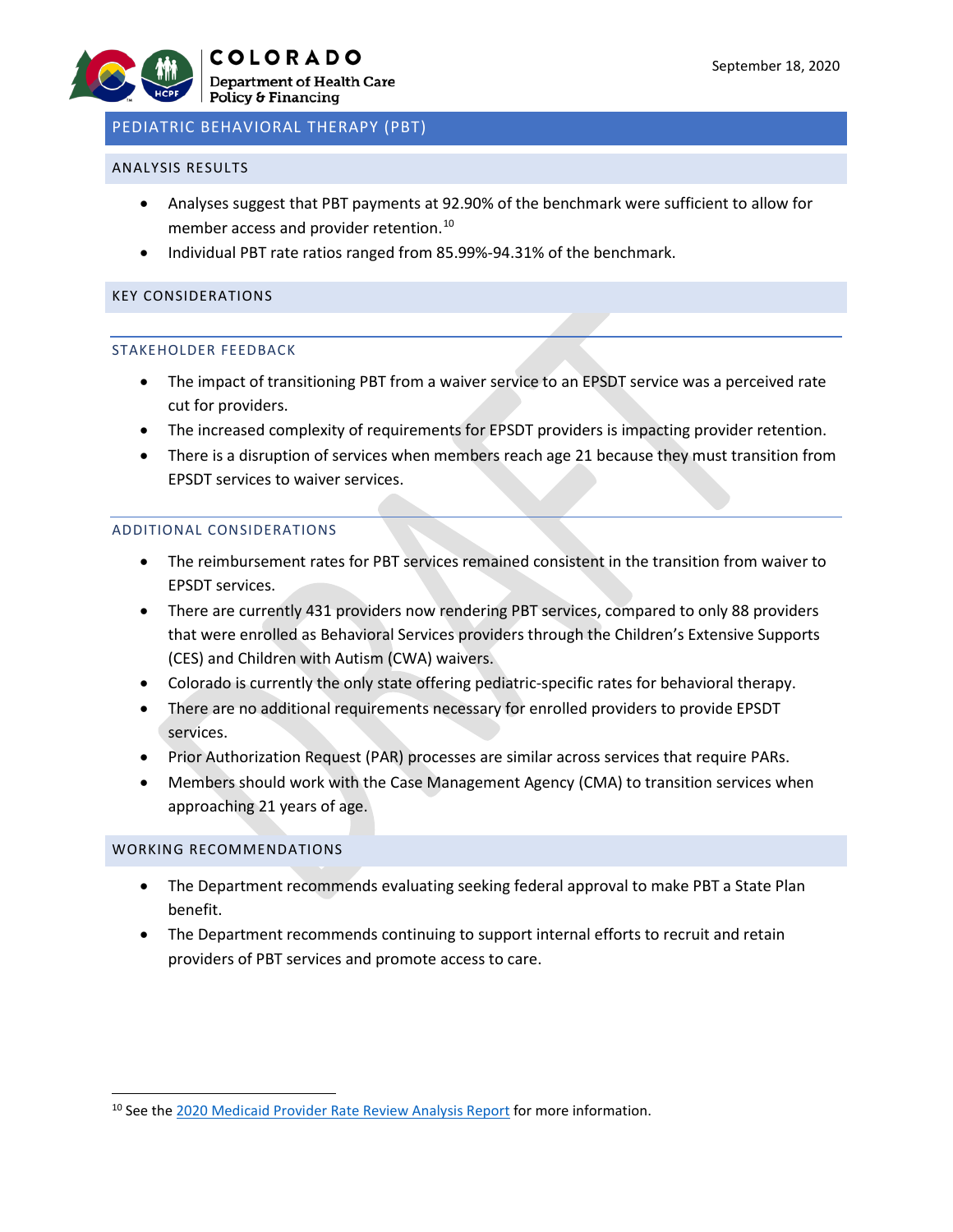# SPEECH THERAPY

#### ANALYSIS RESULTS

- Analyses are inconclusive to determine if Speech therapy payments at 73.51% of the benchmark were sufficient to allow for member access and provider retention.<sup>[11](#page-6-0)</sup>
- Speech Therapy individual rate ratios ranged from 16.82%-107.20% of thebenchmark.

#### KEY CONSIDERATIONS

#### STAKEHOLDER FEEDBACK

- Speech Therapy rates are not sufficient to offer competitive staff wages, retain specialized providers, or cover overhead and administration costs.
- Rates are significantly lower than home health speech therapy rates, even though both provider groups require similar levels of training and expertise.
- The feeding therapy rate is very low.

#### ADDITIONAL CONSIDERATIONS

- Utilization trends in data indicate migration of services from individual providers to home health agencies, who provide a wider range of services for individuals needing more comprehensive home health care.
- Home health agencies have more requirements and administrative costs compared to individual providers, which are factored into home health rates.
- Most therapy service visits include provision of more than one service.
- Speech therapy rates could not be rebalanced in a budget-neutral manner as previously recommended in the [2017 Medicaid Provider Rate Review Recommendation Report;](https://www.colorado.gov/pacific/sites/default/files/2017%20Medicaid%20Provider%20Rate%20Review%20Recommendation%20Report%20November%202017_0.pdf) rebalancing would have required additional funds.<sup>[12](#page-6-1)</sup>

- The Department recommends rebalancing speech therapy rates and will evaluate individual services that were identified to be below 80% of the benchmark and above 100% of the benchmark to identify services that would benefit from an immediate rate change.<sup>[13](#page-6-2)</sup>
- The Department recommends further evaluating whether initiating a rate setting project to create more equity across similar services would be beneficial (e.g., consider home health speech therapy rates and outpatient speech therapy rates).

<span id="page-6-0"></span><sup>&</sup>lt;sup>11</sup> See th[e 2020 Medicaid Provider Rate Review Analysis Report](https://www.colorado.gov/pacific/sites/default/files/2020%20Medicaid%20Provider%20Rate%20Review%20Analysis%20Report.pdf) for more information.

<span id="page-6-1"></span> $12$  The Department did not request funding in the 2018 Long Bill to rebalance speech therapy rates, but the rates could not be rebalanced without impacting the budget.<br><sup>13</sup> This recommendation will allow the Department to adjust rates so that the deviation from the benchmark, and

<span id="page-6-2"></span>the methodology used to set said rates, is reasonable consistent across services. The Department will conduct additional analysis to ensure rebalancing would not disproportionately, and adversely, impact individual providers in a manner that would affect member access and provider retention.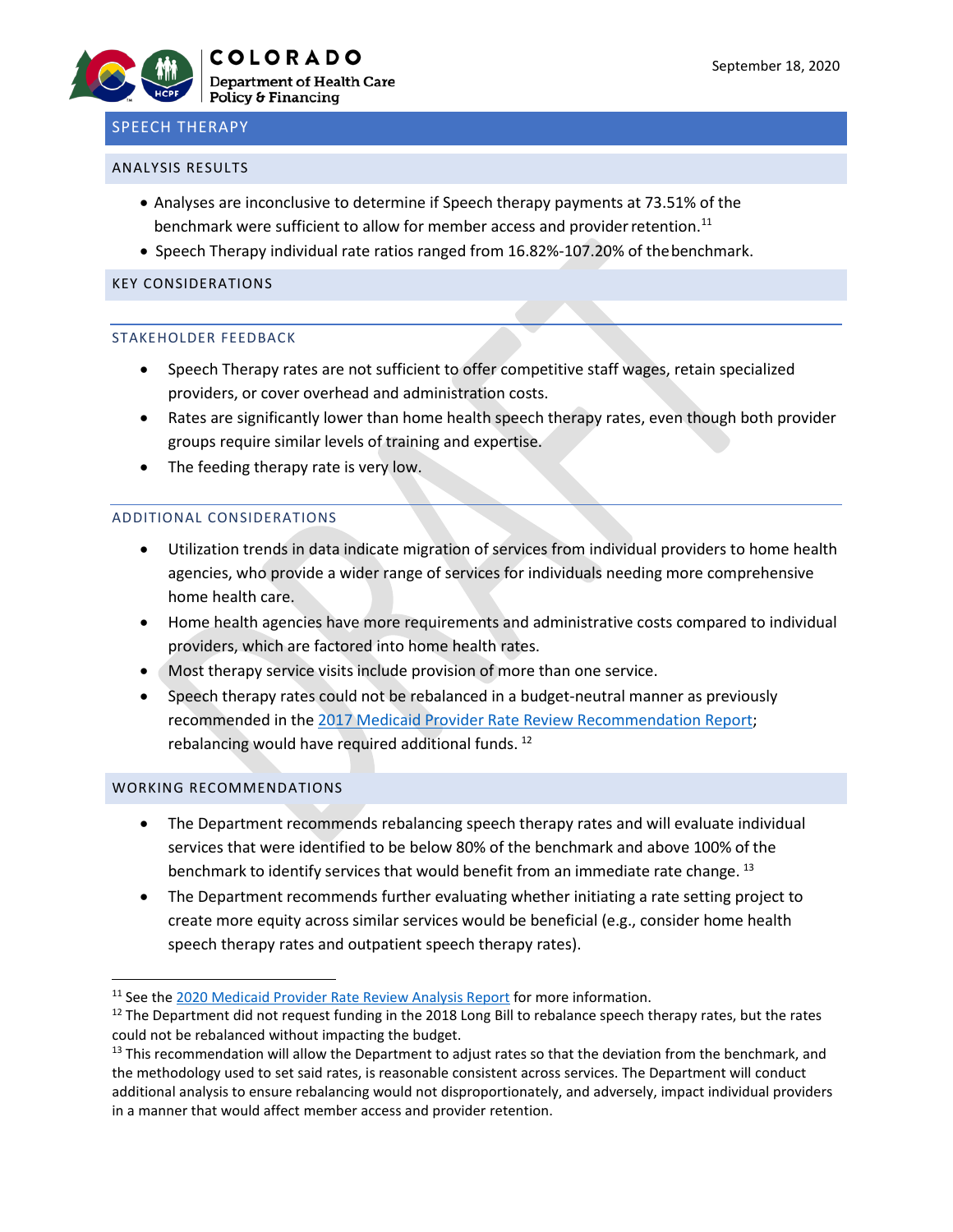

# PHYSICAL AND OCCUPATIONAL THERAPY (PT/OT)

#### ANALYSIS RESULTS

- Analyses suggest PT/OT payments at 86.41% of the benchmark were sufficient to allow for member access and provider retention.<sup>[14](#page-7-0)</sup>
- PT/OT individual rate ratios ranged from 28.06%-793.16% of the benchmark.

#### KEY CONSIDERATIONS

#### STAKEHOLDER FEEDBACK

- The Physical Therapy Association of Colorado has been trying to get a rate increase directly through the JBC for several years.
- Providers are unwilling to accept Medicaid patients because the rates are too low.
- The increase usage of telemedicine visits during the pandemic has had a positive impact on PT/OT.

#### ADDITIONAL CONSIDERATIONS

- Data shows utilization, rendering providers, and expenditures are increasing for PT/OT services, suggesting PT/OT providers are willing to accept Medicaid patients.<sup>[15](#page-7-1)</sup>
- Most visits for therapy services include provision of more than one service.

#### WORKING RECOMMENDATIONS

• The Department recommends rebalancing PT/OT rates and will evaluate individual services that were identified to be below 80% of the benchmark and above 100% of the benchmark to identify services that would benefit from an immediate rate change.<sup>[16](#page-7-2)</sup>

<span id="page-7-0"></span><sup>&</sup>lt;sup>14</sup> See th[e 2020 Medicaid Provider Rate Review Analysis Report](https://www.colorado.gov/pacific/sites/default/files/2020%20Medicaid%20Provider%20Rate%20Review%20Analysis%20Report.pdf) for more information.

<span id="page-7-1"></span><sup>&</sup>lt;sup>15</sup> See th[e 2020 Medicaid Provider Rate Review Analysis Report](https://www.colorado.gov/pacific/sites/default/files/2020%20Medicaid%20Provider%20Rate%20Review%20Analysis%20Report.pdf) for more information; the Department acknowledges there may be other opportunities to improve access to care and provider retention.

<span id="page-7-2"></span><sup>&</sup>lt;sup>16</sup> This recommendation will allow the Department to adjust rates so that the deviation from the benchmark, and the methodology used to set said rates, is reasonable consistent across services. The Department will conduct additional analysis to ensure rebalancing would not disproportionately, and adversely, impact individual providers in a manner that would affect member access and provider retention.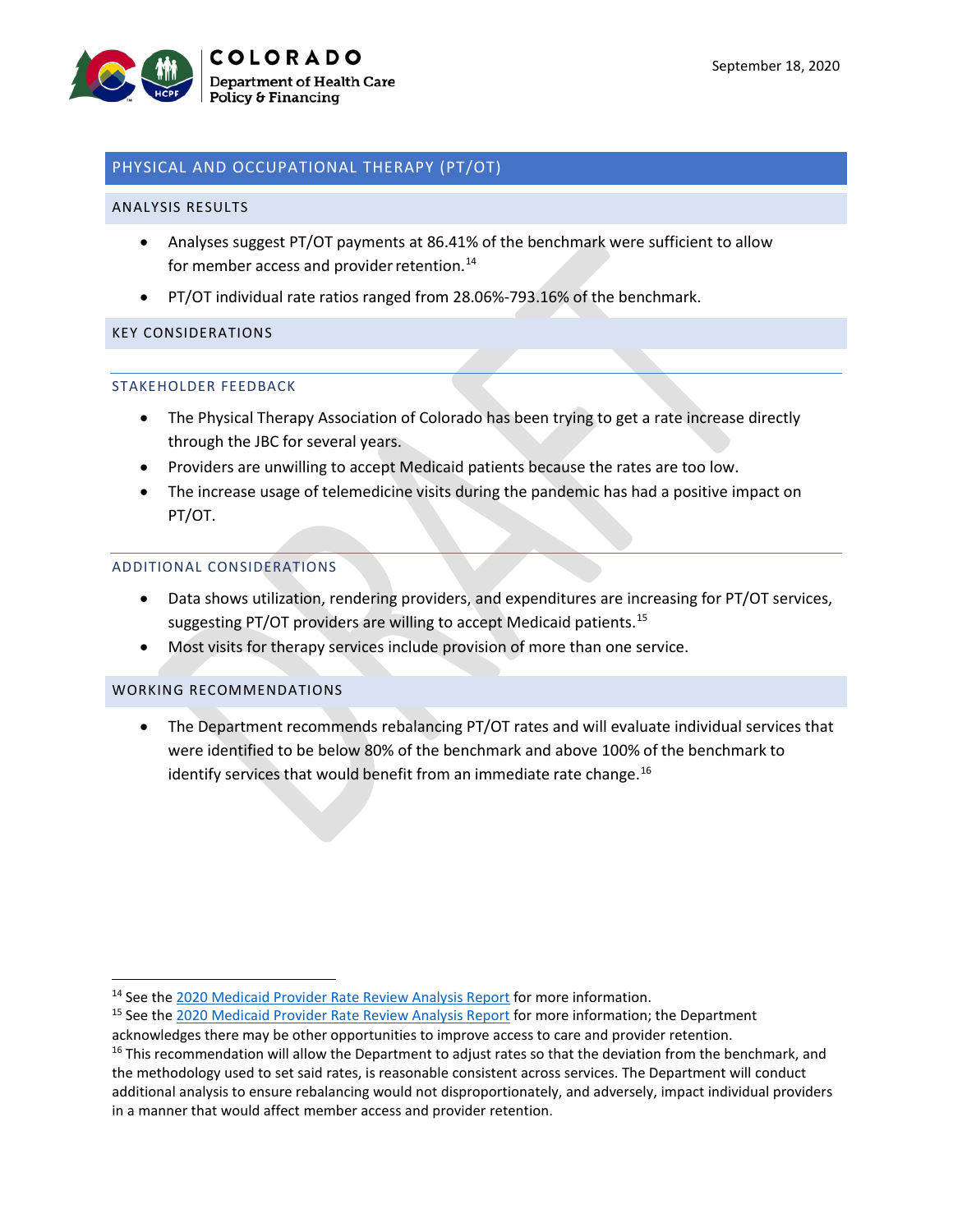# PROSTHETICS, ORTHOTICS, AND SUPPLIES (POS)

#### ANALYSIS RESULTS

- Analyses suggest that POS payments at 80.80% of the benchmark were sufficient to allow for member access and provider retention.<sup>[17](#page-8-0)</sup>
- Individual rate ratios ranged from 4.46%-1,233.91% of the benchmark.

#### KEY CONSIDERATIONS

#### STAKEHOLDER FEEDBACK

- Several supplies, especially those for pediatric patients, are not covered by Medicare, due to the difference in populations served by Medicare.
- Providers request an increase to at least 80% of Medicare rates, and 90% would be preferred.

#### ADDITIONAL CONSIDERATIONS

- Medicare was the primary payor used for the rate comparison analysis; where a Medicare comparison was unavailable, the rate was compared with other states' Medicaid rates.
	- o Medicare rates for supplies are comparable due to the nature of the benefit.
	- o The rates compared to other states' Medicaid rates provide insight to how we compare on reimbursement for supplies that are not covered by Medicare.
- Data analyses did not include out-of-state claims including those from border towns and mailorder utilization.

#### WORKING RECOMMENDATIONS

• The Department recommends rebalancing POS rates and will evaluate individual services that were identified to be below 80% of the benchmark and above 100% of the benchmark to identify services that would benefit from an immediate rate change. $^{18}$  $^{18}$  $^{18}$ 

<span id="page-8-0"></span><sup>&</sup>lt;sup>17</sup> See th[e 2020 Medicaid Provider Rate Review Analysis Report](https://www.colorado.gov/pacific/sites/default/files/2020%20Medicaid%20Provider%20Rate%20Review%20Analysis%20Report.pdf) for more information.

<span id="page-8-1"></span><sup>&</sup>lt;sup>18</sup> This recommendation will allow the Department to adjust rates so that the deviation from the benchmark, and the methodology used to set said rates, is reasonable consistent across services. The Department will conduct additional analysis to ensure rebalancing would not disproportionately, and adversely, impact individual providers in a manner that would affect member access and provider retention.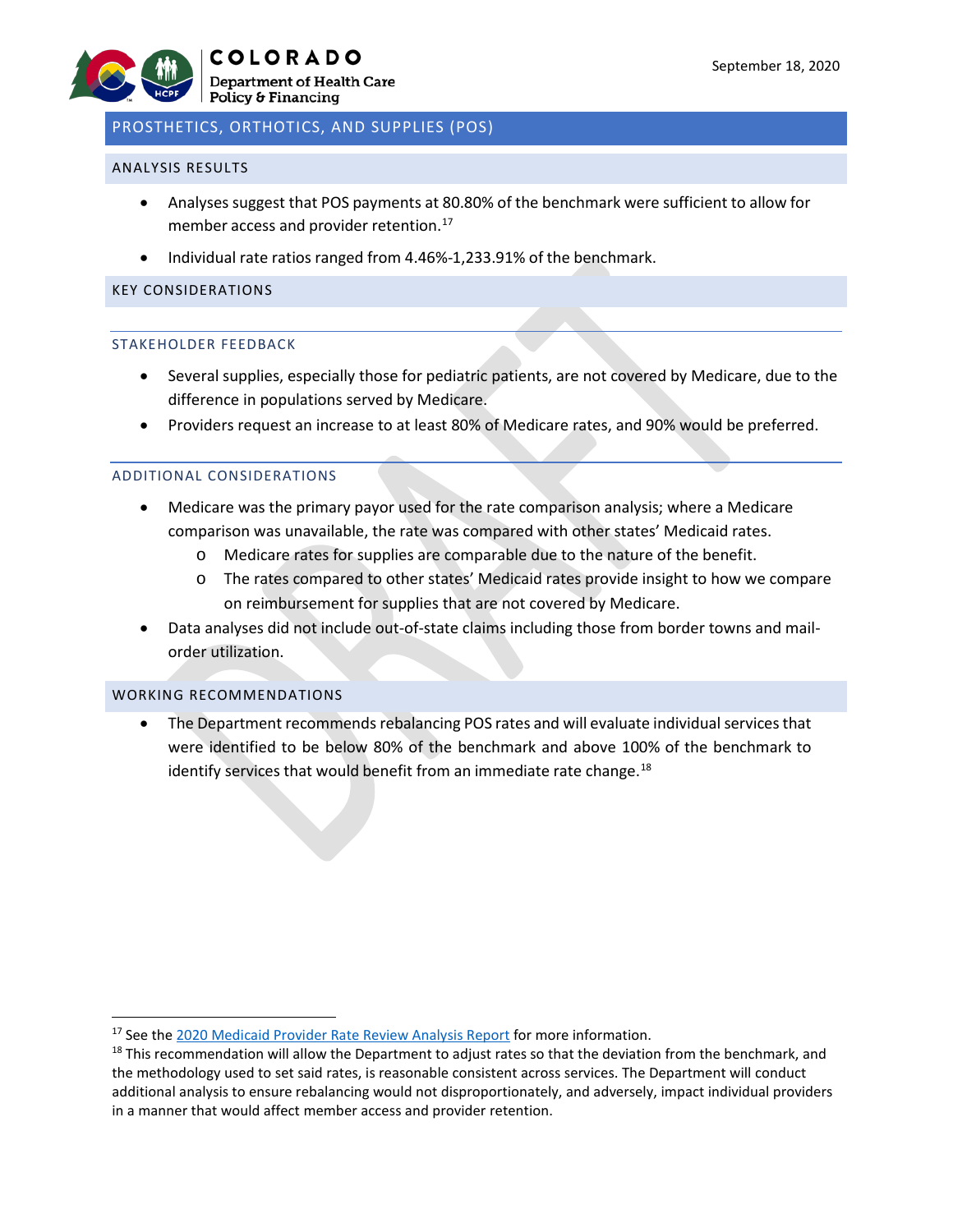

# VISION

#### ANALYSIS RESULTS

- Analyses suggest that vision payments at 81.13% of the benchmark were sufficient to allow for member access and provider retention. [19](#page-9-0)
- Individual rate ratios ranged from 25.06%-190.56% of the benchmark.

#### KEY CONSIDERATIONS

#### STAKEHOLDER FEEDBACK

• There was a large increase in provider enrollment for vision services following a rate increase five years ago; for this reason, a decrease in rates could have a negative impact on provider retention.

#### ADDITIONAL CONSIDERATIONS

• The Department did not have any feedback regarding vision services or rates.

### WORKING RECOMMENDATIONS

• The Department recommends rebalancing vision rates and will evaluate individual services that were identified to be below 80% and above 100% of the benchmark to identify services that would benefit from an immediate rate change.<sup>[20](#page-9-1)</sup>

# GENERAL

# KEY CONSIDERATIONS

# STAKEHOLDER FEEDBACK

- Current climate and rate changes; some services should still be considered for rate increases (e.g., PDN).
- Benchmark when comparing to other states' Medicaid rates should be 100%, not 80% to 100% of the rate.

#### ADDITIONAL CONSIDERATIONS

• Ultimately, the JBC, in working with the Department, is responsible for next fiscal year's budget; while we can make recommendations, it is ultimately not up to us; stakeholder concerns will be

<span id="page-9-0"></span><sup>&</sup>lt;sup>19</sup> See th[e 2020 Medicaid Provider Rate Review Analysis Report](https://www.colorado.gov/pacific/sites/default/files/2020%20Medicaid%20Provider%20Rate%20Review%20Analysis%20Report.pdf) for more information.

<span id="page-9-1"></span> $20$  This recommendation will allow the Department to adjust rates so that the deviation from the benchmark, and the methodology used to set said rates, is reasonable consistent across services. The Department will conduct additional analysis to ensure rebalancing would not disproportionately, and adversely, impact individual providers in a manner that would affect member access and provider retention.